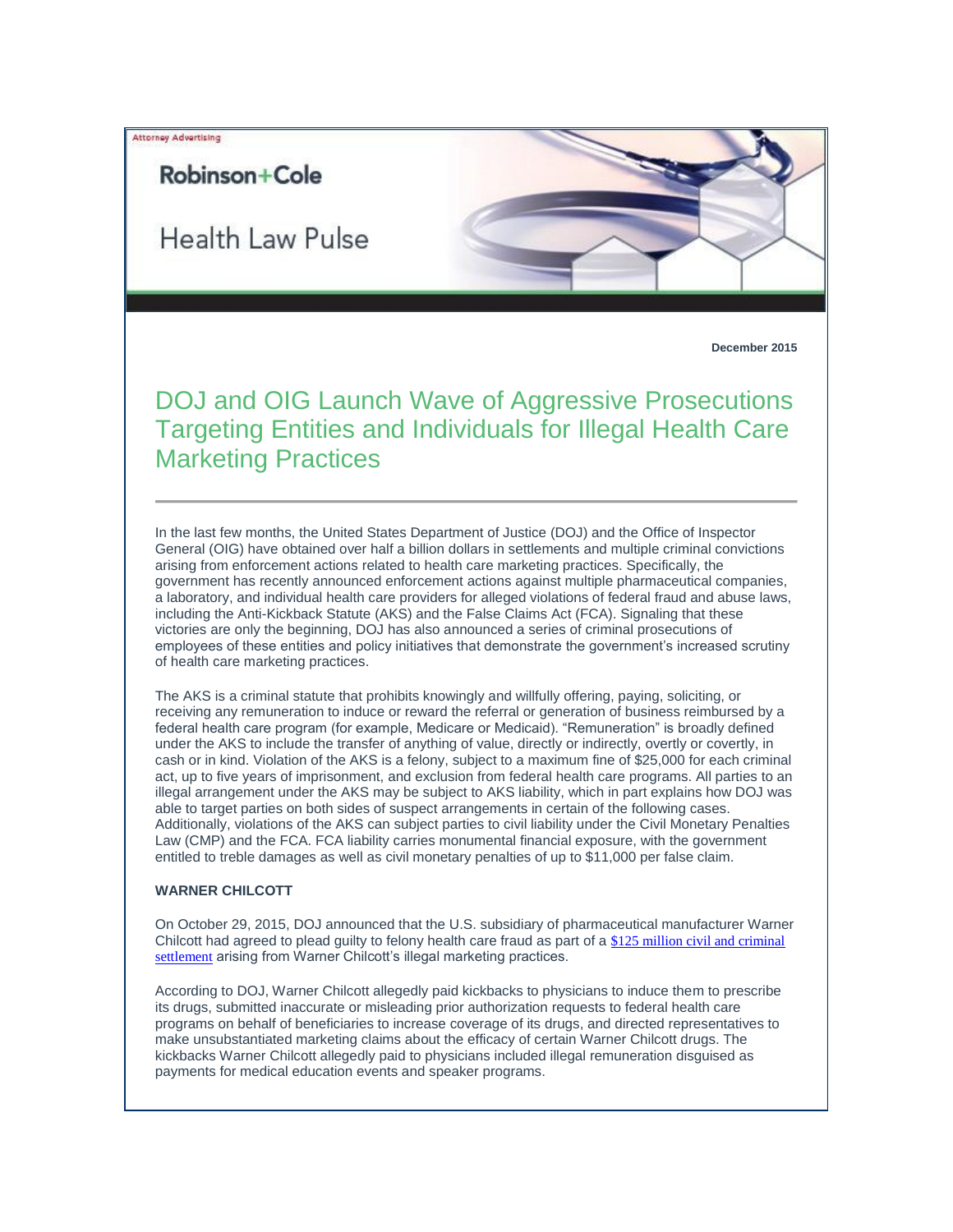In conjunction with the resolution of its case against Warner Chilcott, DOJ announced a series of criminal cases against Warner Chilcott employees related to the company's misconduct, including the indictment of a former Warner Chilcott president. DOJ's prosecution of individual Warner Chilcott employees indicates that DOJ is already acting in accordance with a [recent memorandum](http://t2806904.omkt.co/track.aspx?id=402|2AD478|6F10|54A3|D93|0|169F|1|70EF7066&destination=http%3a%2f%2fwww.justice.gov%2fdag%2ffile%2f769036%2fdownload&dchk=15218D07) issued by Deputy Attorney General Sally Yates that directs federal prosecutors to more thoroughly pursue individuals for corporate misconduct. DOJ further noted that a Massachusetts physician had been charged with accepting kickbacks in exchange for prescribing certain Warner Chilcott drugs in a case that appears similar to DOJ's Connecticut prosecution discussed below.

#### **NOVARTIS**

Novartis Pharmaceuticals Corp. recently entered into a [\\$370 million settlement](http://t2806904.omkt.co/track.aspx?id=402|2AD478|6F10|54A3|D93|0|16A0|1|70EF7066&destination=http%3a%2f%2fwww.justice.gov%2fusao-sdny%2fpr%2fmanhattan-us-attorney-announces-370-million-civil-fraud-settlement-against-novartis&dchk=6D26D9E5) with DOJ to [resolve a fraud](http://t2806904.omkt.co/track.aspx?id=402|2AD478|6F10|54A3|D93|0|16A1|1|70EF7066&destination=http%3a%2f%2fwww.justice.gov%2fusao-sdny%2ffile%2f794971%2fdownload&dchk=E050113)  [and abuse case](http://t2806904.omkt.co/track.aspx?id=402|2AD478|6F10|54A3|D93|0|16A1|1|70EF7066&destination=http%3a%2f%2fwww.justice.gov%2fusao-sdny%2ffile%2f794971%2fdownload&dchk=E050113) that had been scheduled for trial in early November. In 2013, DOJ alleged that Novartis had violated the AKS and FCA by paying kickbacks in the form of referrals, discounts, and rebates to specialty pharmacies to induce them to prescribe certain Novartis drugs. DOJ further alleged that, by inducing those pharmacies to prescribe certain Novartis drugs in violation of the AKS, Novartis caused those specialty pharmacies to violate the FCA by submitting false claims to Medicare and Medicaid. Two of the specialty pharmacies involved entered into related settlements with DOJ and certain states for \$75 million in total.

Settlement of the Novartis case comes after the government issued a [Special Advisory Bulletin](http://t2806904.omkt.co/track.aspx?id=402|2AD478|6F10|54A3|D93|0|16A2|1|70EF7066&destination=http%3a%2f%2foig.hhs.gov%2ffraud%2fdocs%2falertsandbulletins%2f2014%2fSAB_Copayment_Coupons.pdf&dchk=1D3B9729) in 2014 related to the AKS and coupons issued by pharmaceutical companies (previously discussed by Robinson+Cole [here](http://t2806904.omkt.co/track.aspx?id=402|2AD478|6F10|54A3|D93|0|16A3|1|70EF7066&destination=http%3a%2f%2fwww.rc.com%2fnewsletters%2f2014%2fupload%2fLegal-Update_Health-Law-Pulse_10-23-14.pdf%3futm_source%3dVocus%26utm_medium%3demail%26utm_campaign%3dRobinson%2b%2526%2bCole%2bLLP%26utm_content%3dBHC%2bLTBL%2b%2bHealth%2bLaw%2bPulse%2b%2b12115&dchk=13C2A09F)). It is also the second notable fraud and abuse settlement in recent years involving Novartis after the pharmaceutical manufacturer agreed to a [\\$422.5 million settlement](http://t2806904.omkt.co/track.aspx?id=402|2AD478|6F10|54A3|D93|0|16A4|1|70EF7066&destination=http%3a%2f%2fwww.justice.gov%2fopa%2fpr%2fnovartis-pharmaceuticals-corp-pay-more-420-million-resolve-label-promotion-and-kickback&dchk=7819720D) and Corporate Integrity Agreement (2010 CIA) with DOJ in 2010 related to illegal marketing of its drugs. Because the fraud and abuse allegations that gave rise to the most recent settlement occurred while the 2010 CIA was still in effect, Novartis entered into a related agreement to extend the 2010 CIA for an additional five years commencing as of November 18, 2015. In a [separate case](http://t2806904.omkt.co/track.aspx?id=402|2AD478|6F10|54A3|D93|0|16A5|1|70EF7066&destination=http%3a%2f%2fwww.justice.gov%2fopa%2fpr%2funited-states-files-complaint-against-novartis-pharmaceuticals-corp-allegedly-paying&dchk=383E02F2) still pending, DOJ has also alleged that Novartis paid illegal remuneration to physicians in the form of payments for educational programs and that, as a result, federal health care programs paid out false claims tied to improper marketing practices that steered patients to Novartis drugs.

#### **MILLENNIUM**

DOJ's increased attention to AKS cases is confirmed by its recent [\\$256 million settlement](http://t2806904.omkt.co/track.aspx?id=402|2AD478|6F10|54A3|D93|0|16A6|1|70EF7066&destination=http%3a%2f%2fwww.justice.gov%2fusao-ma%2fpr%2fmillennium-laboratories-pay-256-million-resolve-false-billing-and-kickback-claims&dchk=1F0516CD) with Millennium Health (Millennium), a laboratory company in California that specializes in drug testing. The Millennium settlement, announced October 19, 2015, resolved allegations of violations of the AKS and the FCA. DOJ prosecuted Millennium for similarly abusive marketing practices that resulted in excessive and unnecessary services reimbursed by federal health care programs. DOJ alleged that Millennium employed a number of coercive marketing practices with physicians to drive referrals of medically unnecessary tests—such as the use of standing orders for patients instead of individual determinations based on medical necessity—and made unsupported threats of third-party legal actions against physicians who failed to order full test panels. DOJ also alleged that Millennium provided kickbacks to referring physicians in the form of free drug testing cups in exchange for exclusively referring tests to Millennium. As a result of Millennium's practices, Medicare paid millions of dollars for tests ordered by physicians at the behest of Millennium that were not reasonable or necessary.

#### **CONNECTICUT**

DOJ recently obtained a criminal conviction in Connecticut that serves as a warning to individual health care providers about liability arising from pharmaceutical marketing practices. Following a federal investigation, an advanced practice registered nurse [pleaded guilty](http://t2806904.omkt.co/track.aspx?id=402|2AD478|6F10|54A3|D93|0|16A7|1|70EF7066&destination=http%3a%2f%2fwww.justice.gov%2fusao-ct%2fpr%2faprn-admits-receiving-kickbacks-drug-company-prescribing-pain-medication&dchk=230CE83A) to violating the AKS by overprescribing a particular painkiller in exchange for \$83,000 in payments from the drug's manufacturer, which payments DOJ considered to be kickbacks.

In this case, the nurse—who was employed by a private pain clinic in Connecticut—admitted to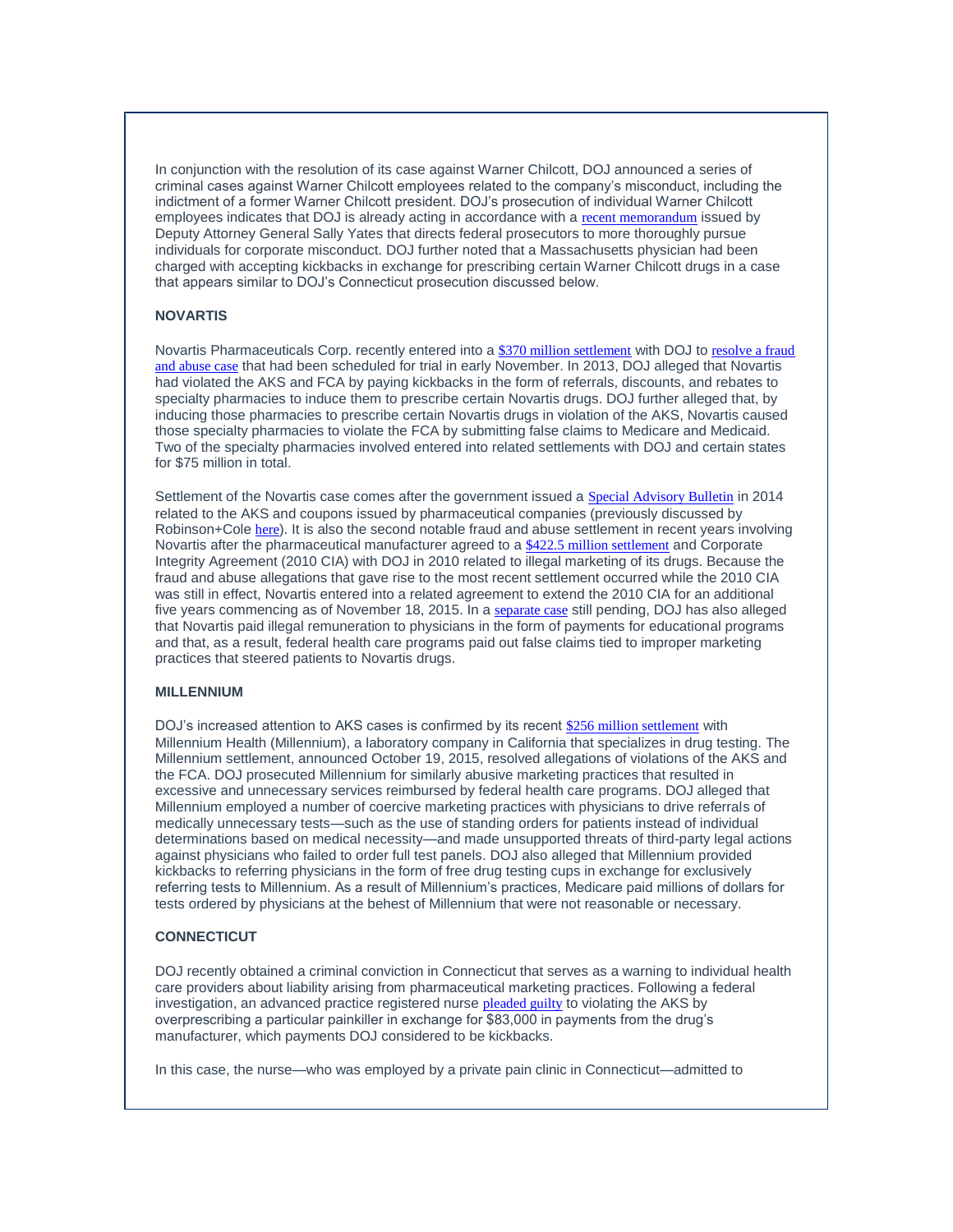accepting payments from the manufacturer of the painkiller Subsys. Subsys is approved for treatment of cancer patients, but the nurse admitted to increasingly prescribing it for a number of noncancer patients, which led to her become a leading nationwide Subsys prescriber. At the same time, she received payments from the manufacturer for over 70 "speaking engagements" that the government alleged were ostensibly presentations by the nurse on the benefits of Subsys but in reality consisted of private dinners arranged and paid for by the manufacturer. DOJ maintained that the correlation between the payments and the increased prescriptions demonstrated the criminal nature of the arrangement. As part of her guilty plea, the government stated that the nurse "admitted that the money she was paid influenced her prescribing of Subsys" and that the sham speaker program was orchestrated by representatives of the drug's manufacturer for the purpose of funneling kickbacks to her. The allegations related to the sham speaker programs in this case mirror the allegations brought by DOJ in cases against Novartis and Warner Chilcott mentioned above.

### **GOVERNMENT POLICY INITIATIVES**

In early November, DOJ announced that it had [retained a full-time compliance expert](http://t2806904.omkt.co/track.aspx?id=402|2AD478|6F10|54A3|D93|0|16A8|1|70EF7066&destination=http%3a%2f%2fwww.justice.gov%2fcriminal-fraud%2ffile%2f790236%2fdownload&dchk=6DFF9C9) who will consult with DOJ's Fraud Section attorneys in connection with the prosecution of business entities, with methods including assessment of internal compliance policies and remedial actions taken by such business entities to detect and prevent future wrongdoing. DOJ settlements of corporate misconduct usually mandate heightened monitoring of compliance efforts for a certain period of time after the date of the settlement and provide for additional penalties in the event a business entity fails to comply with the requirements of the settlement. DOJ's hiring of a full-time compliance expert indicates that its Fraud Section is increasing its scrutiny of repeat offenders and may lead to higher penalties for noncompliance with settlement agreements.

Additionally, the OIG recently published its [2016 Work Plan](http://t2806904.omkt.co/track.aspx?id=402|2AD478|6F10|54A3|D93|0|16A9|1|70EF7066&destination=http%3a%2f%2fwww.oig.hhs.gov%2freports-and-publications%2farchives%2fworkplan%2f2016%2foig-work-plan-2016.pdf&dchk=211EC7CC), which states that OIG's investigative priorities for the coming year include reviewing pharmaceutical reimbursement practices under Medicare Part D and continuing to work with DOJ prosecutors on health care fraud cases similar to those discussed above.

### **PRACTICE POINTS**

Health care organizations and providers would be well advised to scrutinize any remuneration potentially tied to product or patient referrals. It is readily apparent that an express quid pro quo arrangement is illegal, but exposure can also arise from a series of small, less direct, types of remuneration that imperceptibly aggregate over time into an eye-catching amount (such as the \$83,000 in the Connecticut prosecution). Employers and providers are also reminded that government investigators have access to prescription and payment data (for example, under state-controlled substance reporting laws or the Physician Payments Sunshine Act) that can be correlated against that series of benefits to support fraud and abuse allegations. Additionally, providers may want to carefully analyze any payments offered by or received from health care drug or device manufacturers tied to educational programs or presentations regarding health care drugs or devices reimbursed under federal health care programs.

The range of government targets in these investigations, as well as the breadth of potential liability under the AKS and the FCA, indicate that the government is taking a multifaceted approach to combating health care fraud. These recent enforcement actions demonstrate not only the significant consequences of AKS violations, and the perils associated with certain health care marketing practices, but also the renewed vigor with which the government is investigating and prosecuting potential violations throughout the country. As the government implements reforms aimed at further reducing health care costs nationwide, the number of federal and state fraud and abuse cases will likely increase exponentially. Health care providers and organizations are therefore encouraged to take meaningful steps to ensure their compliance policies and procedures are up-to-date and that providers are sufficiently trained regarding suspect arrangements under fraud and abuse laws.

Members of Robinson+Cole's [Health Law Group](http://t2806904.omkt.co/track.aspx?id=402|2AD478|6F10|54A3|D93|0|16AA|1|70EF7066&destination=http%3a%2f%2ft2806904.omkt.co%2ftrack.aspx%3fid%3d402%7c2AD478%7c6F10%7c53E0%7cB71%7c0%7cF2C%7c1%7c70155BF6%26destination%3dhttp%253a%252f%252fwww.rc.com%252fpractices%252fHealthLaw%252findex.cfm%253futm_source%253dVocus%2526utm_medium%253demail%2526utm_campaign%253dRobinson%252b%252526%252bCole%252bLLP%2526utm_content%253dConnecticut%252bHealth%252bLaw%252bLegislative%252bUpdate%26dchk%3d4C1CF6BE&dchk=13EE0EA9) and [Government Investigations Group](http://t2806904.omkt.co/track.aspx?id=402|2AD478|6F10|54A3|D93|0|16AB|1|70EF7066&destination=http%3a%2f%2fwww.rc.com%2fpractices%2fLitigation%2fWhiteCollarCrimeandGovernmentInvestigations%2findex.cfm%3futm_source%3dVocus%26utm_medium%3demail%26utm_campaign%3dRobinson%2b%2526%2bCole%2bLLP%26utm_content%3dBHC%2bLTBL%2b%2bHealth%2bLaw%2bPulse%2b%2b12115&dchk=5B294E12) routinely advise clients on drafting compliance programs aimed at educating health care providers on how to avoid high-